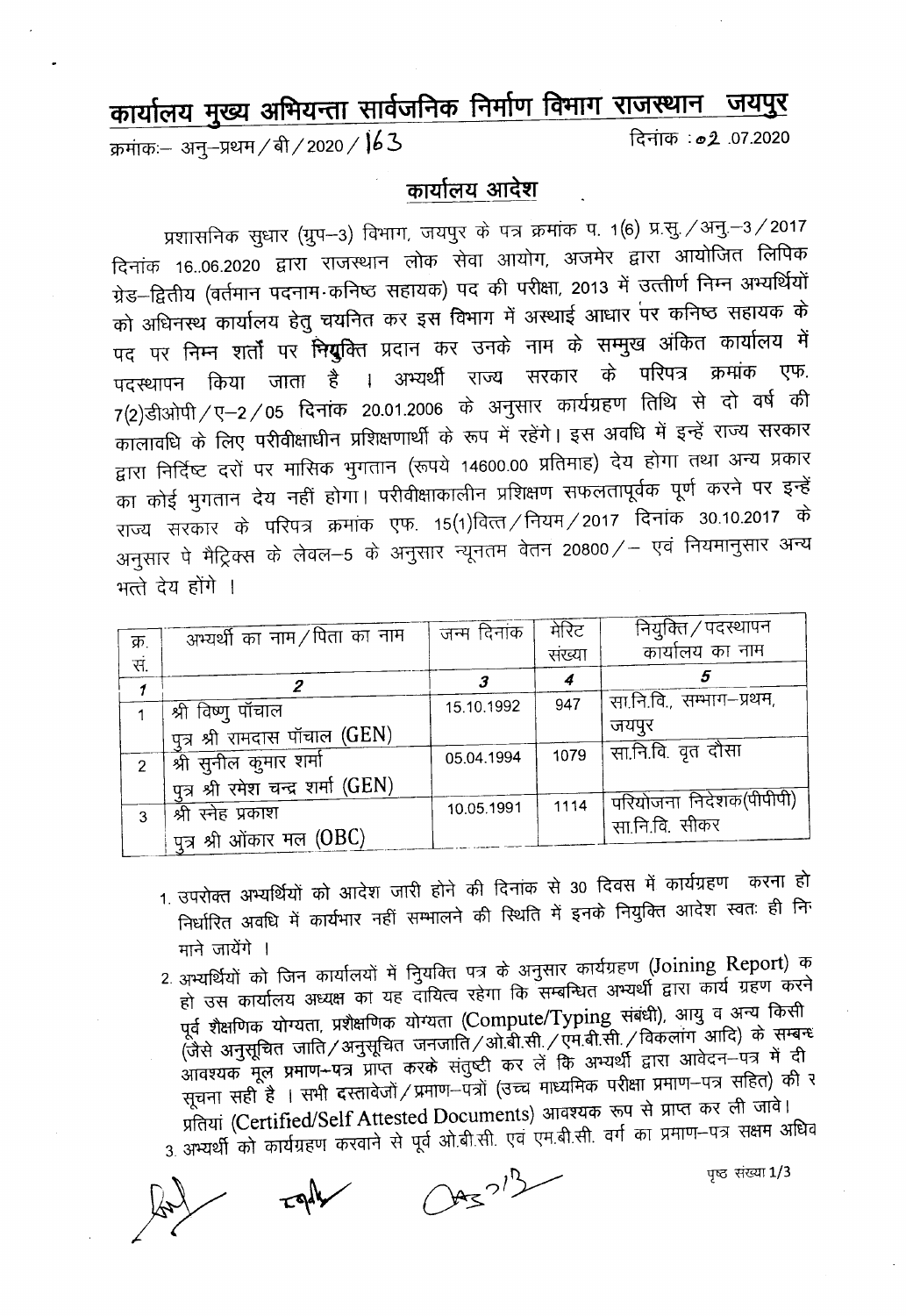के द्वारा निर्धारित प्रपत्र में एवं निर्धारित समय सीमा के अन्तर्गत जारी किया गया हो।

- कार्यग्रहण करवाने से पूर्व अभ्यर्थी के नाम ⁄ उपनाम ⁄ विवाह सम्ब 4. अभ्यर्थी को प्रमाण--पत्र / विवाह) पंजीयन प्रमाण--पत्र एवं सन्तान सम्बन्धी शपथ--पत्र {कार्मिक (क-2) विः द्वारा} निर्धारित प्रोफार्मा में पूर्ति करावें । इसके साथ ही अभ्यर्थी से विवाह के समय दहेज लिए जाने सम्बन्धी शपथ–पत्र एवं धूम्रपान नहीं करने सम्बन्धी शपथ–पत्र भी आवश्यक रूप प्राप्त किया जावे ।
- 5. गर्भवती महिला अभ्यर्थियों के लिए कार्मिक (क–2) विभाग के परिपत्र का आवश्यकता अनु अनुसरण किया जावे ।
- 6. नियुक्ति आदेश जारी करने के पश्चात यदि प्रार्थी नियमानुसार नियत अवधि में कार्यग्रहण करता है तो अभ्यर्थी का आवेदन फार्म इस कार्यालय को लौटाएं ।
- 7. अभ्यर्थी को कार्यग्रहण करवाने से पूर्व स्वास्थ्य परीक्षण एवं चरित्र सत्यापन (सक्षम पुलिस अधिव द्वारा जारी) नियमानुसार अपने स्तर से करवाया जाना सुनिश्चित करें ।
- 8. अभ्यर्थियों को कार्यभार ग्रहण करने से पूर्व नियत वेतन (Fix Pay) पर कार्य करने की अ सहमति लिखित रूप में प्रस्तुत करनी होगी ।
- 9. अभ्यर्थियों की नियुक्ति तिथि कनिष्ठ सहायक के पद पर कार्यग्रहण करने की तिथि से मान्य होग
- 10 यह नियुक्ति राजस्थान सेवा नियमों एवं उक्त नियमों के समय-समय पर संशोधित सेवा नियमों अधीन रहेगी ।
- 11 उपस्थिति पर कोई यात्रा भत्ता इत्यादि देय नहीं होगा ।
- 12 उपस्थिति देने से पूर्व दो राजपत्रित अधिकारियों से चरित्र प्रमाण-पत्र प्राप्त कर प्रस्तुत करना ह जो उनके सम्बन्धी न हो तथा छः माह से अधिक पुराना नहीं हो ।
- 13 उपस्थिति ग्रहण कराने से पूर्व सम्बन्धित अधिकारी (हैड ऑफ ऑफिस) नियमानुसार कर्मचारी भारतीय संविधान के प्रति निष्ठा रखने का शपथ पत्र निर्धारित प्रपत्र में भरवाकर प्राप्त करेंगें।
- 15 राज्य सरकार द्वारा जारी आदेश क्रमांक एफ.13(1)वित्त / नियम / 2003 दिनांक 28.1.2004 27.3.2004 के तहत अंशदायी पेंशन योजना के प्रावधान लागू होंगे एवं अन्य आदेश जो र सरकार द्वारा जारी किये गये हों उनके अधीन ही सेवा एवं सेवालाभ देय होंगे ।
- 16 जो अभ्यर्थी पूर्व से ही नियमित राज्य सेवा में कार्यरत हैं उन्हें राज्य सरकार के नियमानुसार वेतन भत्ते देय होंगे परन्तु पदस्थापन पर कार्यग्रहण के समय पूर्व नियोजक के द्वारा उचित मा (Through Proper Channel) से कार्यमुक्त किये जाने का आदेश एवं गत भुगतान प्रमाण-भी प्रस्तुत करना होगा ।
- 17 यदि किसी अभ्यर्थी के दस्तावेजों में कोई कमी अथवा दस्तावेज फर्जी पाए जाते हैं तो वि उनकी सेवाएं तत्काल समाप्त कर सकेंगा ।
- 18 सभी अभ्यर्थियों की जन्म तिथि उनके द्वारा प्रस्तुत सैकण्डरी परीक्षा उत्त्तीर्ण करने के प्रमाण-पत्र के आधार पर अंकित की गई है । अंकित की गई जन्मतिथि अपरिवर्तनीय होगी ।
- 19 चयनित अभ्यर्थियों के अपने से वरिष्ठ / कनिष्ठ अभ्यर्थी से पूर्व में अथवा बाद में कार्यभार ग्र करने की स्थिति में इनकी वरिष्ठता पर कोई प्रभाव नहीं पड़ेंगा । इनकी वरिष्ठता का निध राजस्थान लोक सेवा आयोग से प्राप्त मेरिट सूची के आधार पर ही होगा ।
- 20 परीवीक्षा प्रशिक्षण अवधि में अन्य सुविधा या अवकाश आदि राजस्थान सेवा नियमों में संशो प्रावधानों के अनुसार देय होंगे ।

मुख्य अभियन्ता एवं अतिरिक्त सचिव सा0 नि0 वि0, राजस्थान, जयपुर

पृष्ट संख्या 2/3

 $\sum_{n\in\mathbb{N}} 7.2020$ 

 $20<sup>1</sup>$